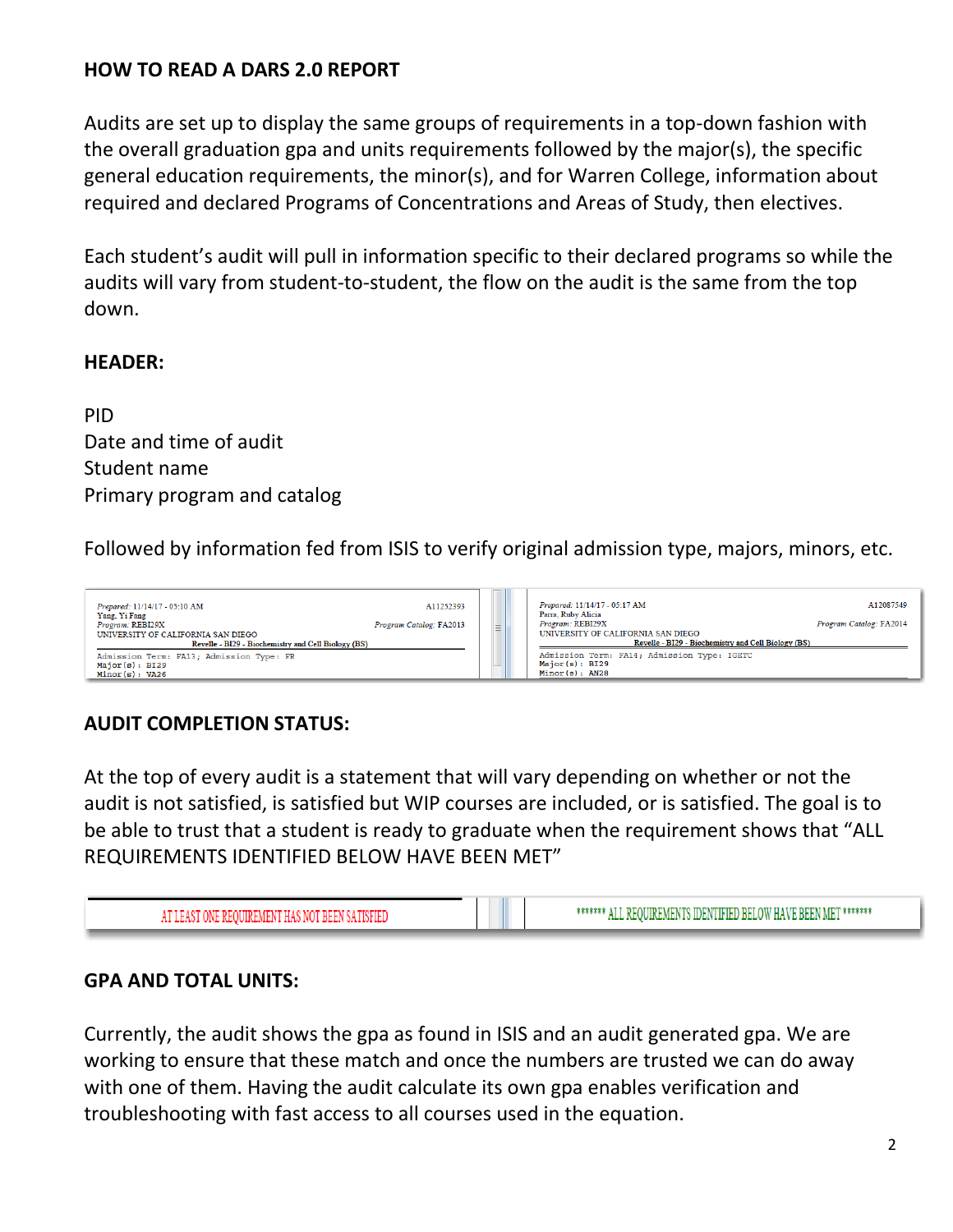| <b>OK</b> | ISIS UC GPA                                     |               |           |  |  |  |  |
|-----------|-------------------------------------------------|---------------|-----------|--|--|--|--|
|           | <b>EARNED:</b>                                  | 3.388 GPA     |           |  |  |  |  |
| OК        | Audit Generated UC GPA (under construction)     |               |           |  |  |  |  |
|           | 171.00 UC Graded Units                          | 579.40 POINTS | 3.388 GPA |  |  |  |  |
| OК        | You need a minimum of 180 units                 |               |           |  |  |  |  |
|           | Work-in-Progress (WIP) and Repeats Not Included |               |           |  |  |  |  |
|           | <b>EARNED:</b><br>236.00 Units                  |               |           |  |  |  |  |

### **DISCLAIMER, SECTION HEADER, ETC:**

All audits have the disclaimer, a header over the major(s) and college requirements, and some programs have notes that may be triggered to appear or disappear at various times in a student's career.

**Final Degree Audit** This is not an official transcript. Federal law prohibits transmittal to a third party without consent of the student  $>>$  MAJOR REQUIREMENTS  $<<$ Any given course can only satisfy one major requirement All EAP courses applying to the major must be approved by your dept. EAP courses MUST be petitioned

### **REQUIREMENTS AND SUB-REQUIREMENTS:**

When training students and advisors to read the audits, all requirements with a NO need to be completed.

Requirements with a **NO** status will indicate what must be done for completion. Most will have sub-requirements with + and – status indicators.

Sub-requirements with a "+" are either complete or in-progress for completion.

Sub-requirements with a "-" status will show what is needed for completion, whether that is x number of courses, x number of units, or a specified gpa from the courses indicated in that section.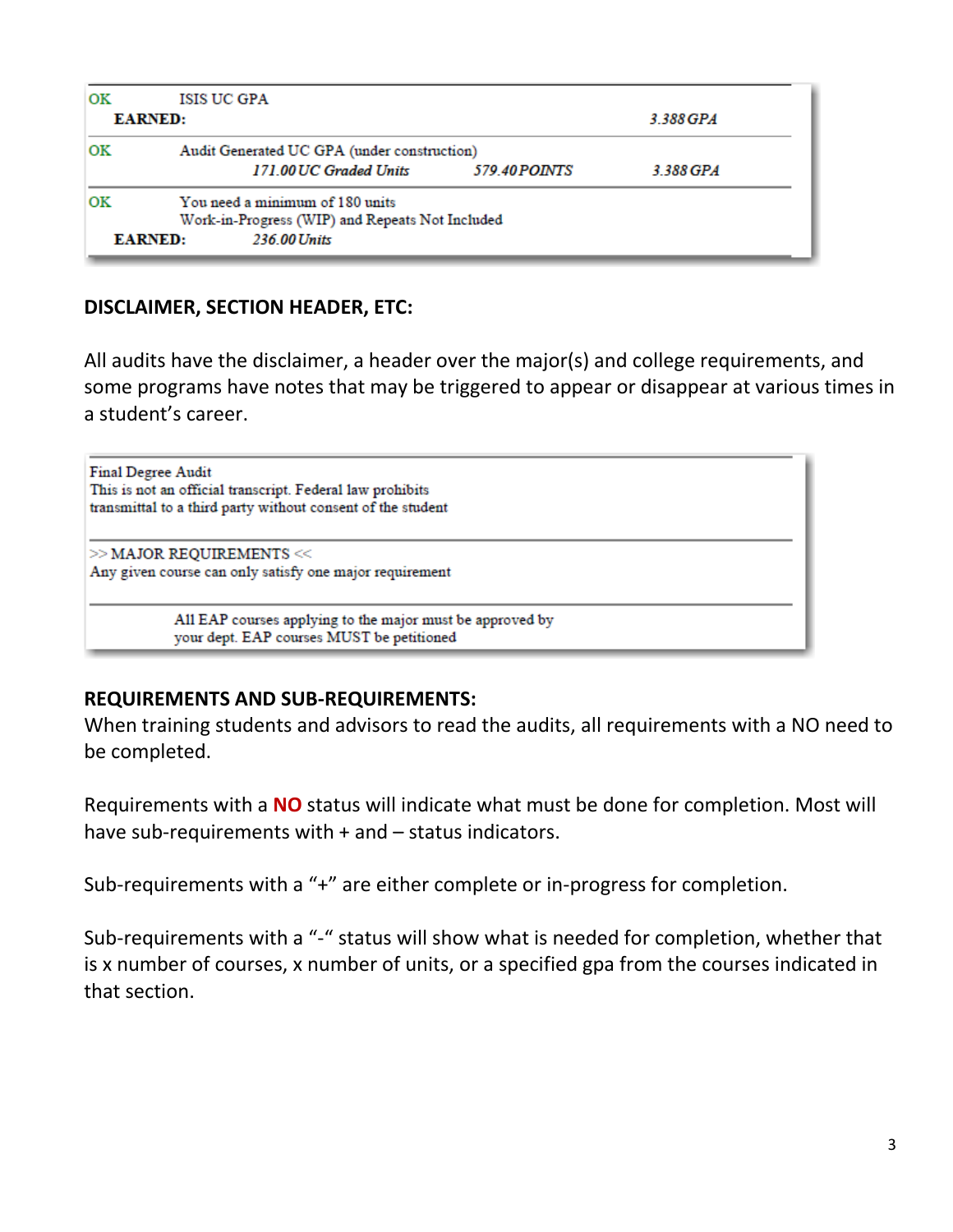

The audit will shorten as students get closer to graduation because Needed courses will generally be hidden as each sub-requirement is complete.

Once all of the needed items in a requirement are complete, the status will change to **OK**

| OК        |                | <b>Upper Division Requirements</b> |               |  |       |             |
|-----------|----------------|------------------------------------|---------------|--|-------|-------------|
|           | <b>EARNED:</b> |                                    | 56.00 Units   |  |       | 11 sub-reqs |
| $\ddot{}$ |                | 1) Organic Chemistry               |               |  |       |             |
|           |                | Term Course                        | Credits Grade |  | Title |             |
|           |                | WI15 CHEM140A                      | $4.0 B+$      |  |       |             |
|           |                | SP15 CHEM140B                      | 4 0 B         |  |       |             |
| $\pmb{+}$ |                | 2) Organic Chemistry lab           |               |  |       |             |
|           |                | Term Course                        | Credits Grade |  | Title |             |
|           |                | SP16 CHEM143A                      | $4.0 C+$      |  |       |             |

If a requirement will be complete if all included WIP courses are successfully completed, that status will show as **\*\***

# **RECAP:**

- 1. A requirement with a NO will specify what is needed for completion
	- That could be a number of courses and/or units and maybe a specific gpa
- 2. A requirement with an OK is complete
- **3.** A Requirement with **\*\*** will be complete *assuming successful completion of the WIP courses used in that block*

Block-by-block, NO-by-NO, the audit should tell a student what is needed for successful completion of the degree.